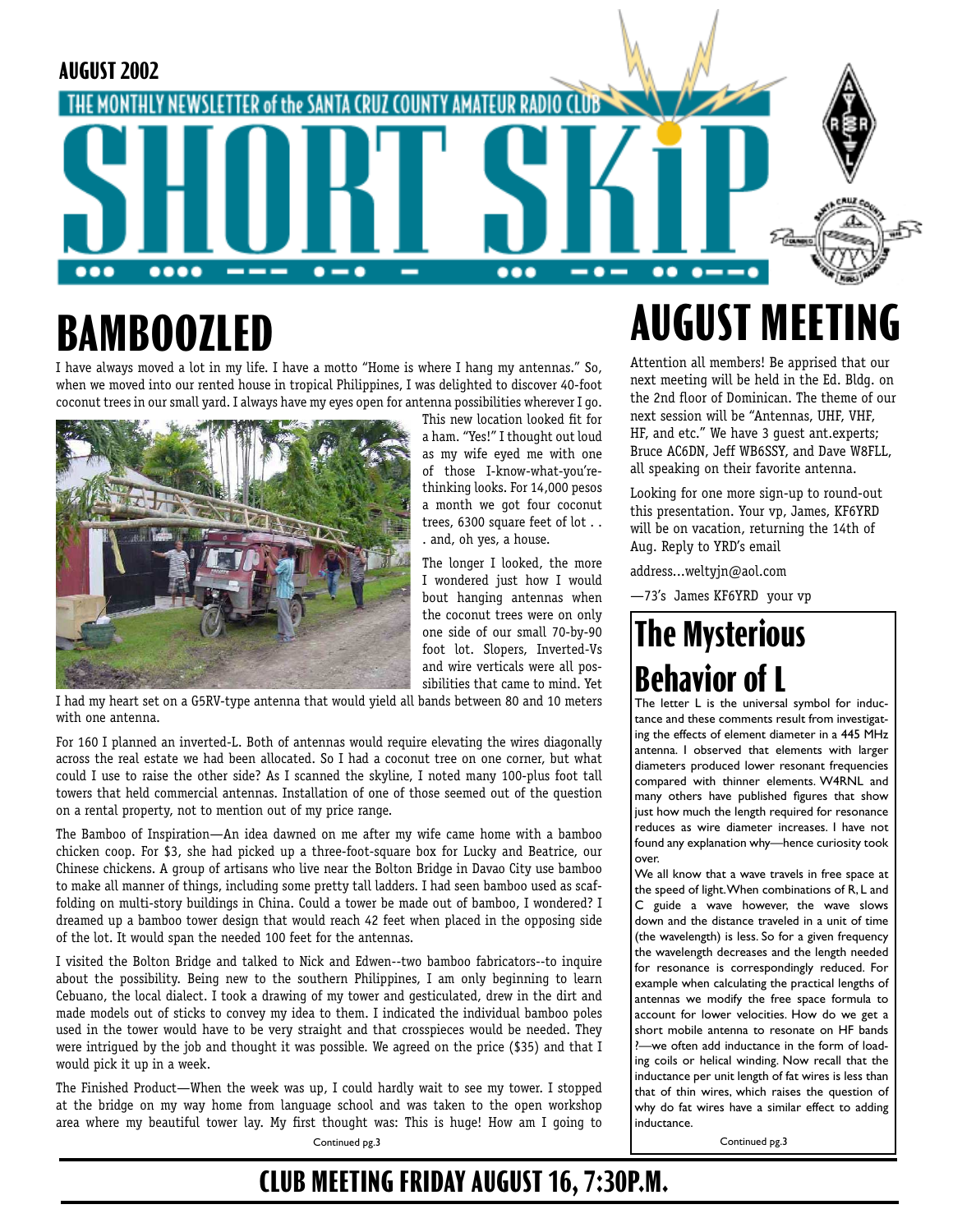

Published 12 times per year. Free to members. Santa Cruz County Amateur Radio Club , Inc. Post Office Box 238 Santa Cruz, CA 95061-0238

Editor and Publisher Ron Baldwin, K6EXT (831) 419-1025 K6EXT@fireclay.com Columnist: Art Lee, WF6P Writer: Ron Skelton, W6WO Distribution: Elaine Pennell, KE6FRA

## **W6TUW (SK)**



DAVE HARBAUGH, W6TUW (SK). It is with deep regret that we note the passing of Dave as the result of a heart attack. A club member from at least 1961, Dave was my personal Reference Desk for anything associated with Amateur Radio. I could call him anytime and get answers to club history, ancient and forgotten call signs, or people tracking (Where Are They Now?). At the July club meeting members gave their recollections of Dave, each seeing him in the personal or various club functions in which he served. Dave was our President on at least three occasions that I am aware of, and maybe even he lost count. Dave and I used to talk about his hometown of Scranton, Penn, a far away town I always seemed curious about but never visited. Dave was the voice of Santa Cruz on station KSCO for many years before he retired from broadcasting. -Art Lee



Received a landline from Gary Baker, N6ARV, last week. He chided me for not being at our club meetings when he attends from time to time on his trips through Santa Cruz. Last year he boarded his motor home and headed east. When he got to Maine, he ran out of road and had to turn around and come back. Gary splits his time between his QTH in Rio Vista and his summer home in Perris, CA. Recently Gary attended a meeting of the Golden Triangle Ham Club in Temecula. One of the QRP members asked him if he knew Tom Guyer, KG6AO. Doesn't every CW op know Tom?

One of the past times my son-in-law Preston, N6ODW, and I engage in is target shooting. This is done at a Sacramento range where Preston (ex-Navy EOD) is a range Safety Officer. We load our own ammo, which is part of the hobby. We practiced, firing our Colt .45 pistols. Mine is a recently purchased imitation Army model 1911 made by sew-ladies in the Philippines. Although it has what seems like a 40-pound trigger pull, at least it didn't blow apart in my hand. That morning, one of the range instructors asked if I wanted to fire their .50 cal McMillan sniper rifle. Sounded good to me. After a few dry firings, he laid out the round for me to fire. The .50 caliber cartridge looked larger than I remembered them as I put it in the chamber. I dragged

the heavy gun and its bipod into a more comfortable firing position, tucked the stock firmly into my shoulder, sighted in on the 100-yard target and gently squeezed the trigger. "Wham!" the gun jumped and flashed. The telescopic sight slammed into the bill of my National Rifle Association cap, driving it back into my forehead. I felt a little bit foolish. I guess I could have gotten a black eye if I had not been careful. The range charges twenty dollars for three rounds so I won't be using too much of their ammo.

Small world: Was on 40 meters with my Shriner pal, Nolan Katz, KB6LT. We chatted about some mutual friends, Dennis and Candace Fazzio, of Morgan Hill. They own several acres, ideal for a really big antenna farm. They have room for a couple of towers, a cubical quad or two and even a rhombic. Candace is a fabulous pianist and Dennis a retired IBM engineer. All have season tickets to San Francisco musicals, Best of Broadway. Candace said that she only knew one ham radio guy, and she thought he was a Shriner. Yep, turns out that the Fazzio family met Nolan several years ago at the theater. They sit a row apart and met during intermissions.

During our QSO, a breaker asked for a sig report. Steve, KB6HOH, was trying out a new antenna. He was getting in FB from northern California and asked if I knew his cousin, AA6T, Lloyd, living in Watsonville. Told him that I have known Lloyd and Karen for over 20 years. He wanted me to bring Lloyd up on freq but I only got the answering machine. Wudda been fun, but maybe next time.

Been in regular email contact with Suellene Petersen, KG6MBT, who is feeling her way into the ham world. Husband Steve, AC6P, is helping her with their HF station as she studies her code and prepares for round-the-world QSOs. Steve heads up the Electronics program at UCSC.

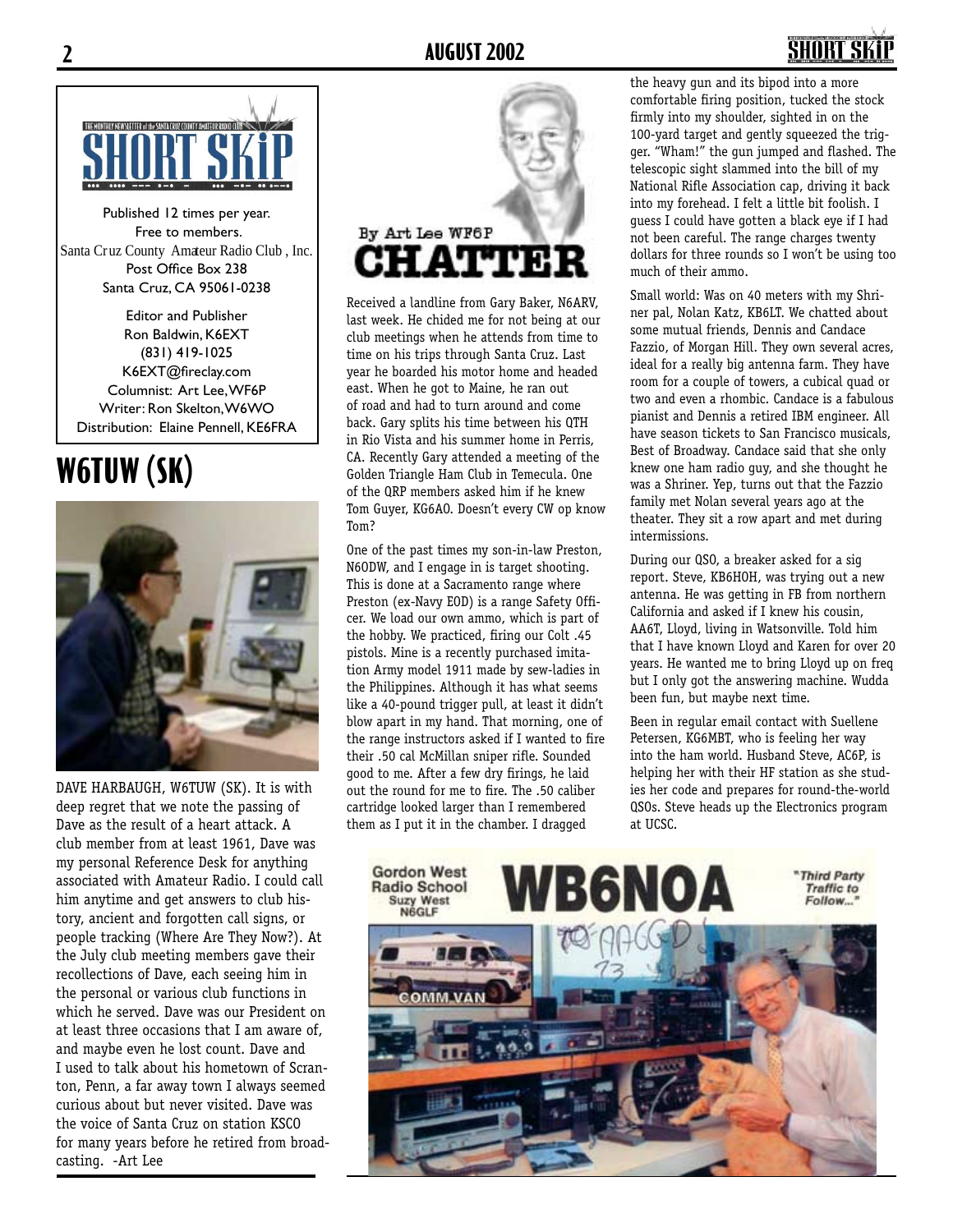#### **AUGUST 2002 3**

## SHORT SKI



#### **AUGUST 2002**

By Art Lee WF6P

Summer is here and barring earthquakes, the weather seems to be beautiful with no threat of calamities requiring ARES services. OK, we have forest fires, but so far, we have not been called upon to provide communications. However, looking at the calendar I see that Old Man Winter will be upon us once again. We can always expect rains, mudslides, and blocked roads or entire rural communities to

be cut off. Usually, the first thing lost is power and telephone service. In situations like these, trained amateur radio operators are at a premium and may be called upon to perform life saving communications.

While monitoring the ARES Monday night net, I learned that several, maybe even a half dozen prospective hams, are being trained in Emergency Communications Services to serve in the Watsonville area. This is good news as training is not only nice to have, but vital before real emergencies have to be dealt with.

For our July meeting, we were given a look at what the Amateur Radio Emergency Service can do for our community. Rich Hanset, KI6EH, kicked off the presentation with professional slides displaying equipment, sites, future plans and the makeup of our local group. Bob Wiser, K6RMW, followed with a report of the doings in South County. Jim Piper, N6MED, completed the presentation with a discussion of the value of participation

#### **L continued**

An antenna is made up of R, L and C and we know from basic AC theory that the frequency of resonance is an inverse function of the product of L and C. When we reduce L by using a fat conductor apparently its associated C increases such that the product of L and C actually increases, if so this would result in reducing wavelength. This is the only idea I have come up with and if anyone can shed more light on this topic please do so.

## **ARES NEWS**

in community events such as the Santa Cruz Mountain Challenge Bike Race, the Human Race, Air Shows, Walk America, and the Santa Cruz County Fair. In these events, communications to directors from hams in the field helps provide aid to event participants. Injured or fatigued persons are very happy to see the "Sag Wagon" show up after being notified by ham operators. I have seen some big smiles on those who were "rescued."

Copies of the ARES 2002 Calendar of Events were distributed and show that the months of August through November offer plenty of opportunity for hands-on training in various events. This type of training is fun to do and you are always working with nice people.

Speaking of fun, Dan Anderson, AA6GD, spot-



Rich KI6EH, Bob K6RMW and Jim N6MED give a presentationat about ARES at the July SCCARC meeting

ted a stretched van at the Capitola beach. He didn't tell me how many antennas were visible, but it was probably a few. Lettered on the side was the call sign, WB6NOA. Dan banged on the door and got an eyeball QSO and QSL card from ham radio guru, Gordon West. (When you gonna auction that off, Dan?) Dan said the van was very well equipped, even with a little kitty cat!

The good news is that with fat elements my mini-Moxon beam became very compact indeed. Additionally since the bandwidth of an antenna is inversely proportional to its  $Q$  (2 fL/R), fatter antenna elements help to increase performance over a relatively broadband. I remember long ago making circular hoops to support a dozen wires in parallel for broadband antennas at very low frequencies and VHF verticals made from a stack of beer cans. Antennas are full of surprises both in theory and in practice. —Ron W6WO

#### **Bamboozled continued**

get this thing home? My second through was: Bamboo is supposed to be light and strong. Why is this so heavy? Edwen and Nick informed me that the bamboo was still green and therefore very heavy. I purchased two additional 35-foot poles to act as stays when I erected the tower.



I arranged with Edwen and Nick to transport this monstrosity to my place. I looked around for the truck and found none in sight. I was approached by a man who pointed to his tricycle as he informed me he was the one to transport the tower and poles. I was skeptical. How could this much weight and length fit on a motorcycle-powered tricycle? He assured me that he had taken more than a dozen 40-foot poles once and had no problem. I was still leery, but when all of my purchases were piled on top, and the trike loaded with six men, we took off.

Driving down a busy street with bamboo sticking way out front and back would have been comical if it didn't seem so dangerous. Thinking back, the extra men were used as ballast to keep the trike on all wheels. It took four of us to get it into the carport of the house for storage until I could figure out a way to put it up. The Antennas Rise—Some of our friends who were in town for a while wanted to come stay overnight. I co-opted them to help me raise the behemoth skyward. It is common knowledge among my friends that they are welcome to stay at our house. The only compensation I require is a little help on my latest antenna project. It took two tries, but we finally righted the antenna. Another half- day's worth of work securing the tower, and I was ready to hoist the main sail . . . the G5RV. The inverted L followed shortly.

This kind of project was more work that I imagined, but it has taught me a few things. Bamboo is strong, relatively lightweight, plentiful (in some places) and a renewable resource. In the Philippines the price is right, too.

From ARRL Editor's note: Jon Rudy, N0NM, is an ARRL member and QST author. You can contact him via e-mail at mccarpnc@yahoo.com.